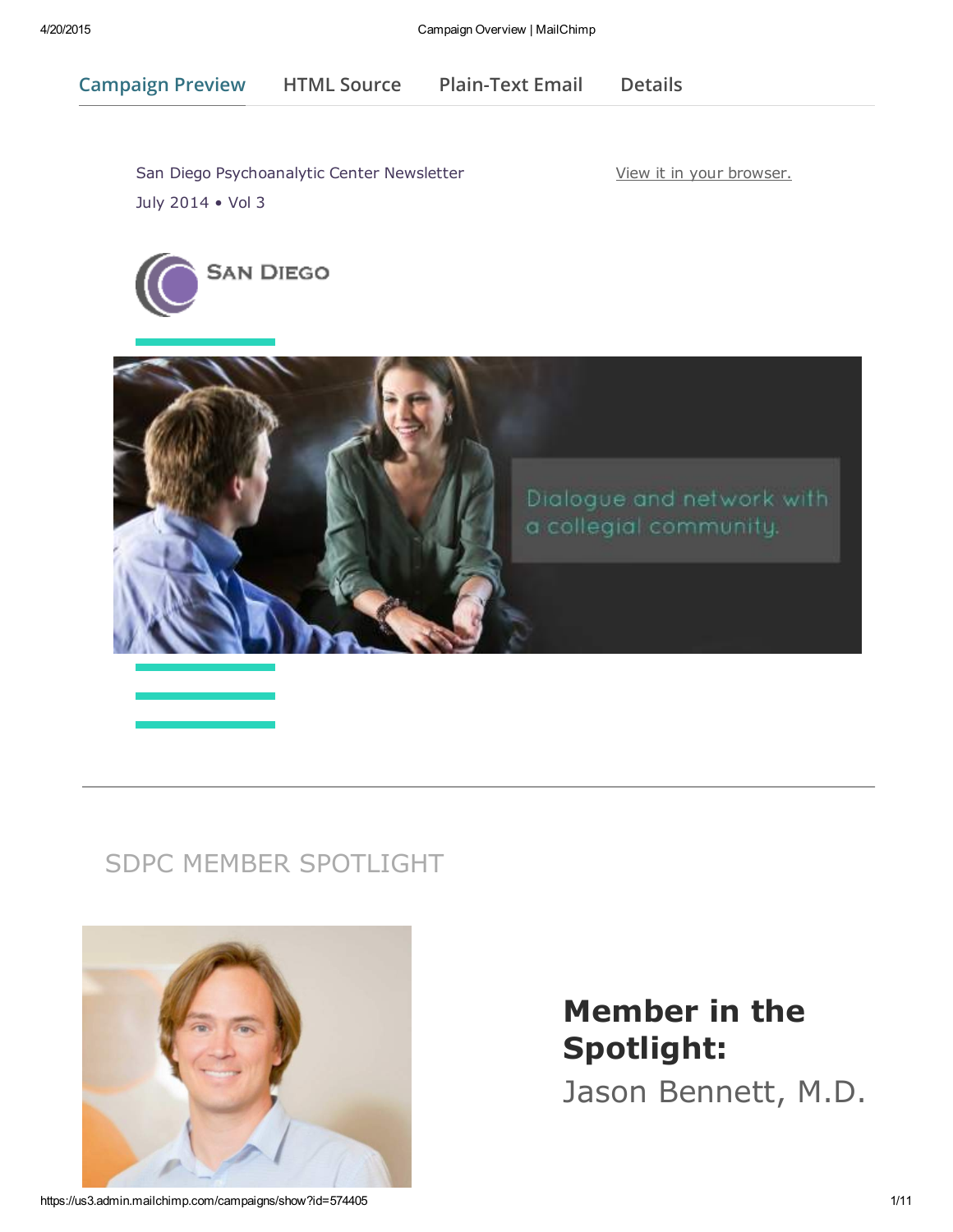## What was your pathway toward entering the mental health field?

I was an English major in undergrad and had a strong interest in literary criticism where I encountered Freud for the first time. Then, I went to medical school and became more interested in talking to patients than doing things to them (especially patients with chronic medical illness). Pursuing an understanding of the "talking cure" grew naturally from those experiences.

Tell us about your educational experience thus far at SDPC: Particular courses, experiences, teachers, supervisors/consultants that have been most formative?

I have really appreciated the flexibility as I pursue a very nontraditional path towards graduation. The faculty has been understanding and helpful in developing a plan to graduate in light of military deployments and other changing life circumstances.

## How has your training in psychoanalysis or psychoanalytic psychotherapy affected a) your practice, and b) your professional development? Other areas of life?

My own personal analysis, as much as it is part of training, has had an immeasurable impact on my practice and professional development. More than a theory or technique, my training and analysis represent a consistent viewpoint that affects every aspect of my life.

## Tell us about your practice and who you are most interested in working with.

I enjoy working with adults in long term psychotherapy with or without medication managment.

## Where is your practice, and how can potential [patients](mailto:drbennett@me.com?subject=Inquiry%20from%20SDPC%20Spotlight) contact you?

I am in the UTC area and can be reached at drbennett@me.com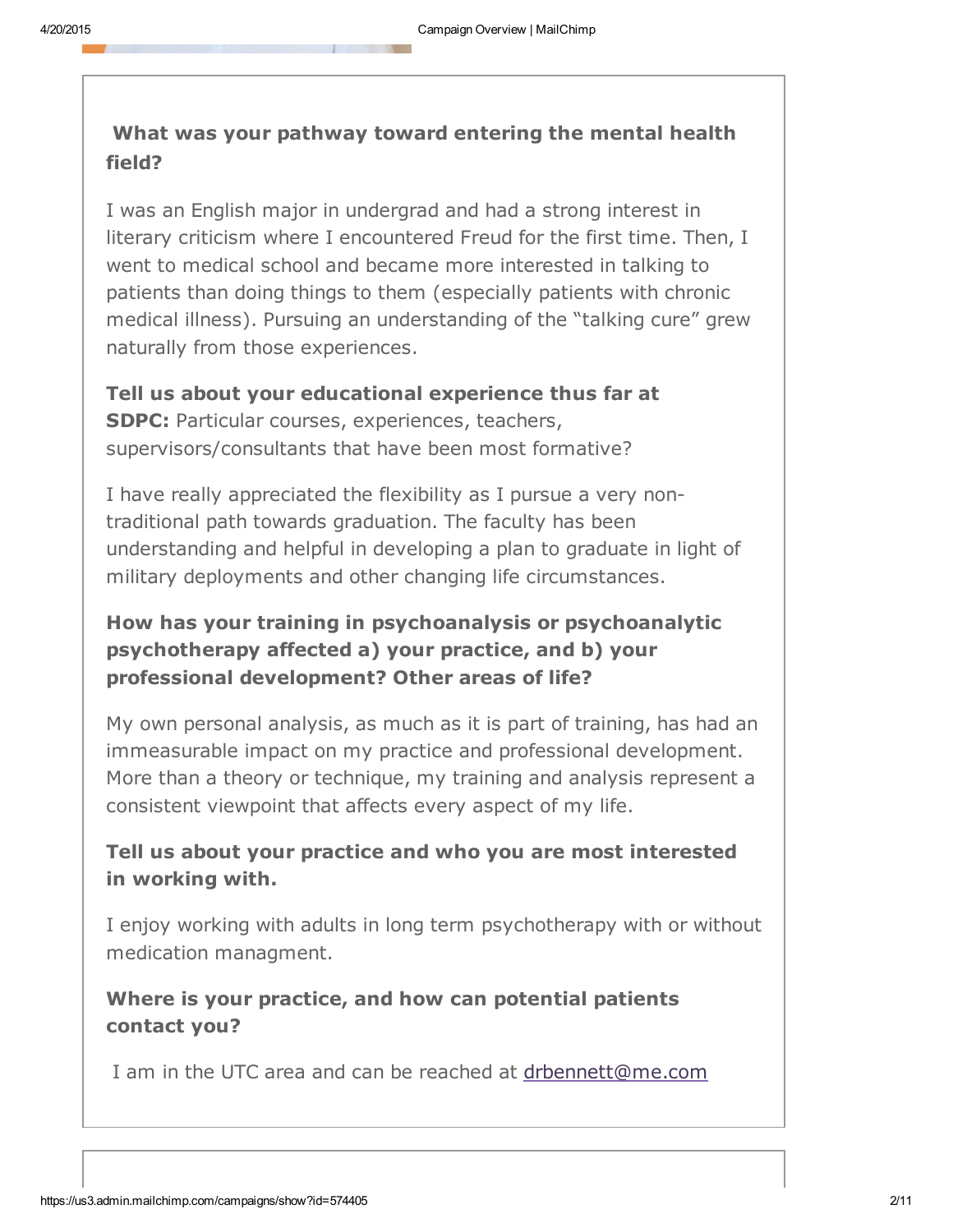## ANNOUNCEMENTS

### Breakthrough using unique therapy for children with autism spectrum disorders

Researchers have reported a surprising finding about a unique treatment of autism spectrum disorder: a large and reliable IQ rise. Almost every treated child, regardless of diagnosis, showed significant increases in IQ, along with improved social interaction, more positive behavior, and improved communication skills. These were the 2014 findings of a 49-year-long, multi-site study reported on at the American Psychoanalytic Association in Chicago. Investigators were led by Gilbert Kliman, M.D. of The Children's Psychological Health Center in Santa Rosa and San Francisco.

"The treatment, called Reflective Network Therapy, (RNT) focuses on one child at a time," said Dr. Kliman, "as it harnesses small social networks in the classroom, composed of parents, teachers, an inclassroom therapist and peers. It provides intensive interpersonal exercises within the child's own preschool class on hundreds of occasions during the course of a school year." Videos of treatments were used to illustrate results during the Chicago meeting.

"The method costs about one sixth that of the most commonly used treatment," said Dr. Kliman, "and could save public special education systems, parents and insurers millions of dollars for every ten children receiving the treatment. Unlike most approaches to serious early childhood disorders, RNT has a how-to-do-it manual, training videos, and some very long-term follow-ups. It is easily replicated and ready for widespread use in public and private special education settings." Studies showed significant IQ increases following Reflective Network Therapy,

https://us3.admin.mailchimp.com/campaigns/show?id=574405 3/11 The work included treatment of 1700 of disturbed preschoolers. Among them were 680 preschoolers on the autism spectrum. All were treated right in their own classrooms with this well-tested therapy. Videotapes of sessions studied for a school year show observable clinical progress among most of the children. Third-party researchers in eight programs administered IQ tests to 79 of the children,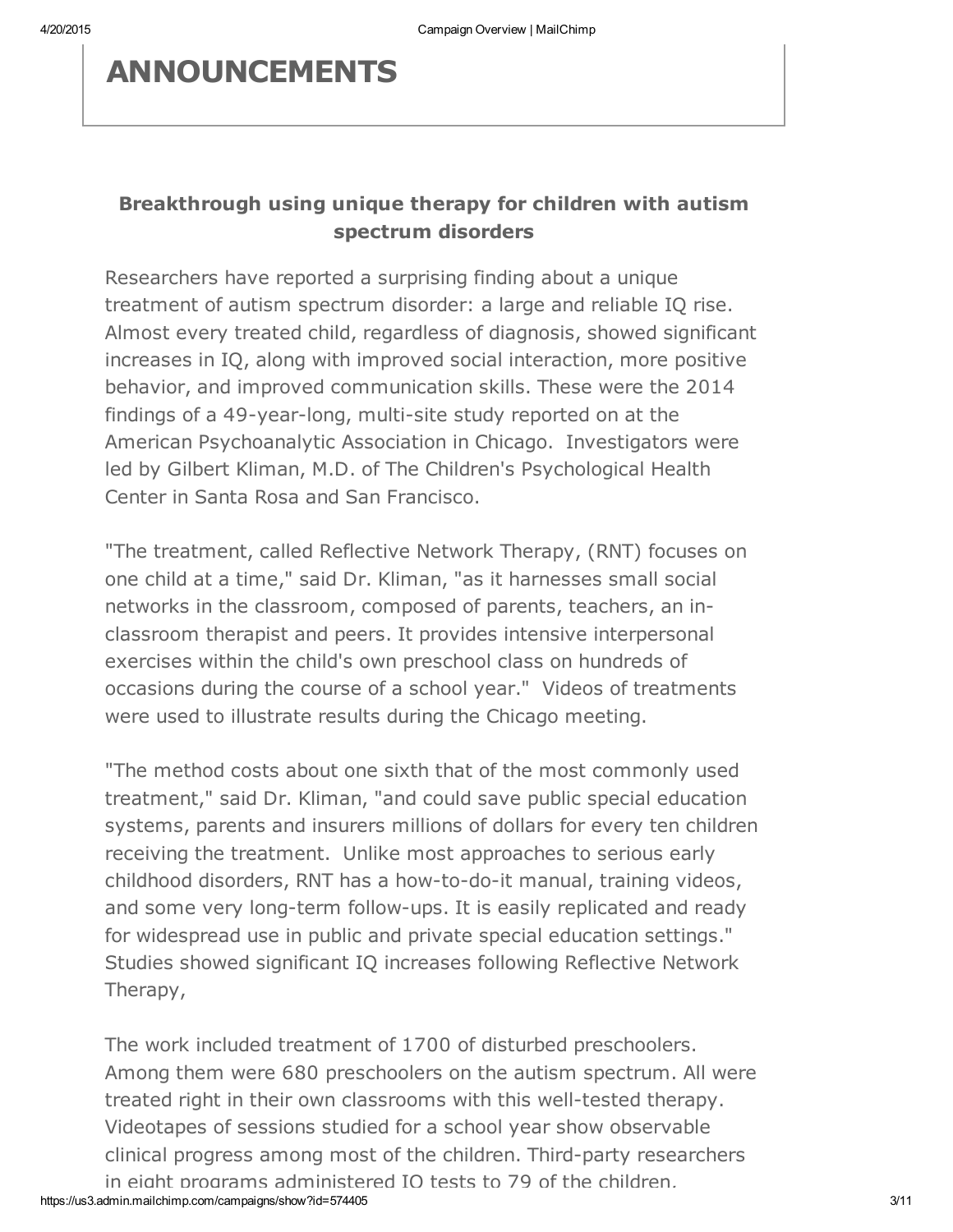in eight programs administered IQ tests to 79 of the children, including 31 who were on the autism spectrum, at the beginning of treatment and again a year later. All but one of the 79 twice-tested children showed IQ gains, with an average gain of 24 points. Some of the highest gains were among the 31 autism spectrum patients. The data have been subjected to comparisons with other methods, as well as to controlled studies. The outcomes were of high statistical significance.

Dr. Kliman, the method's principal author, presented this data on Reflective Network Therapy's multi-site program in June at the American Psychoanalytic Association meeting in Chicago. He was awarded a prize for leadership in treatment of autistic and other preschoolers in May by the Parisian Psychoanalytic Society and the American College of Psychoanalysts. Dr. Alexandra Harrison presented findings at the World Association of Infant Mental Health in Edinburgh

Autism and related developmental disorders are increasing. This treatment gives powerful help to these children, their families, and the budgets of their schools, says Bay Area special education administrator Jay Parnes. It is being praised in professional publications about autism and education.

Participants in providing I.Q. outcome data included Arthur Zelman of the Center for Preventive Psychiatry, N.Y.; Alexandra Harrison MD, of Harvard Dept. of Psychiatry; Nancy Blieden Ph.D. of the Michigan Psychoanalytic Institute; Sandy Ansari, Educational Therapist of the San Diego Psychological Center; Catherine Henderson Ph.D. and staff at Wellspring Family Services of Seattle; Linda Hirshfeld M.A. of the Ann Martin Center in Piedmont, CA; and Alicia Mallo M.D. of Buenos Aires, Argentina.

"Breakthrough using unique therapy for children with autism spectrum disorders." Medical Xpress. 18 Jul 2014.

http://medicalxpress.com/news/2014-07-breakthrough-uniquetherapy-children-autism.html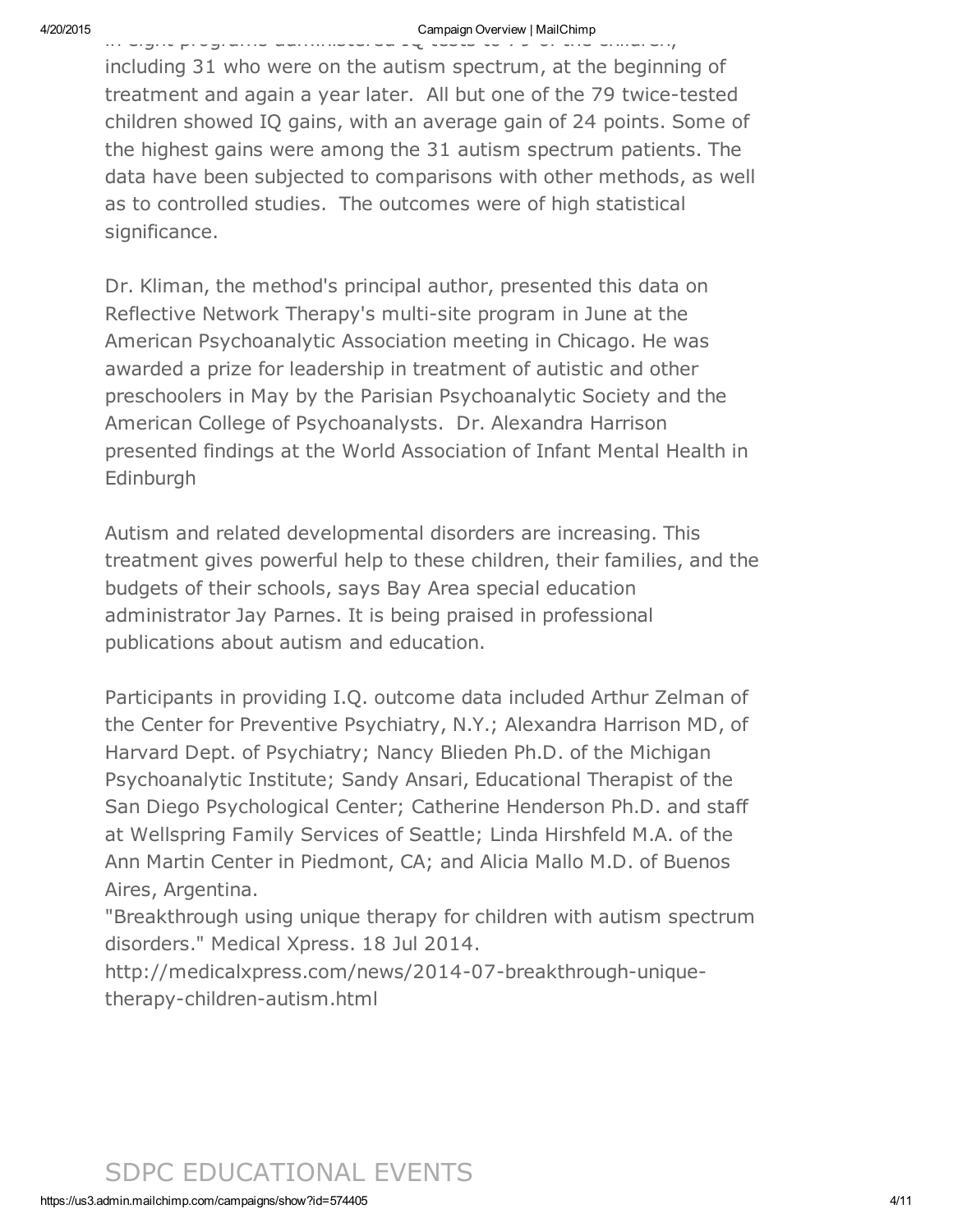## Writing Workshop

We are pleased to [announce](mailto:sdpc.michelle@gmail.com) that, after a successful pilot program, a new writing workshop will be held in the fall of 2014. See description below. To register, please contact Michelle Spencer at sdpc.michelle@gmail.com.

### **Expanding Clinical Understanding through Writing**

#### **Course Overview:**

This course utilizes a psychoanalytic perspective to expand both personal and clinical writing. Writing in this manner deepens clinical understanding and draws the writer into unconscious realms. Participants will learn to write in a clinical essay form and share their writing with other group members. The small group format of  $6$ -8 members facilitates learning in a safe and confidential atmosphere to enhance the deepening of this unique and sensitive experience.

**DANALYTIC CENTER** 

#### **Course Objectives:**

1. To introduce writing as a learning tool in practice

2. To expand psychoanalytic/psychodynamic thinking through writing

3. To deepen awareness of cultural and intergenerational dimensions in clinical practice through the use of psychoanalytic writing.

#### Instructors:

Harry Polkinhorn, Ph.D., is a psychoanalyst in private practice, faculty member, Chair of Extension Division at SDPC, and Professor of English and Comparative Literature at SDSU; he is also author, editor, and translator of over 40 volumes, whose works have been published worldwide.

Caroline de Pottél, Ph.D. is a psychoanalyst in private practice; Training and Supervising Analyst at SDPC; she has authored and presented numerous papers at conferences both nationally and internationally.

Target Audience and Level: This course is open to mental health professionals, students, and those in related fields interested in learning to write from a psychoanalytic perspective. No previous writing experience is required.

Fee: \$150 for licensed professionals; \$125 for students Time: Thursday evening 7:15 to 8:45pm; 5 meetings Dates: September 4 and 18, October 16, November 13, December 11, 2014 **Group Size: 6-8 members CME: 7.5 credits**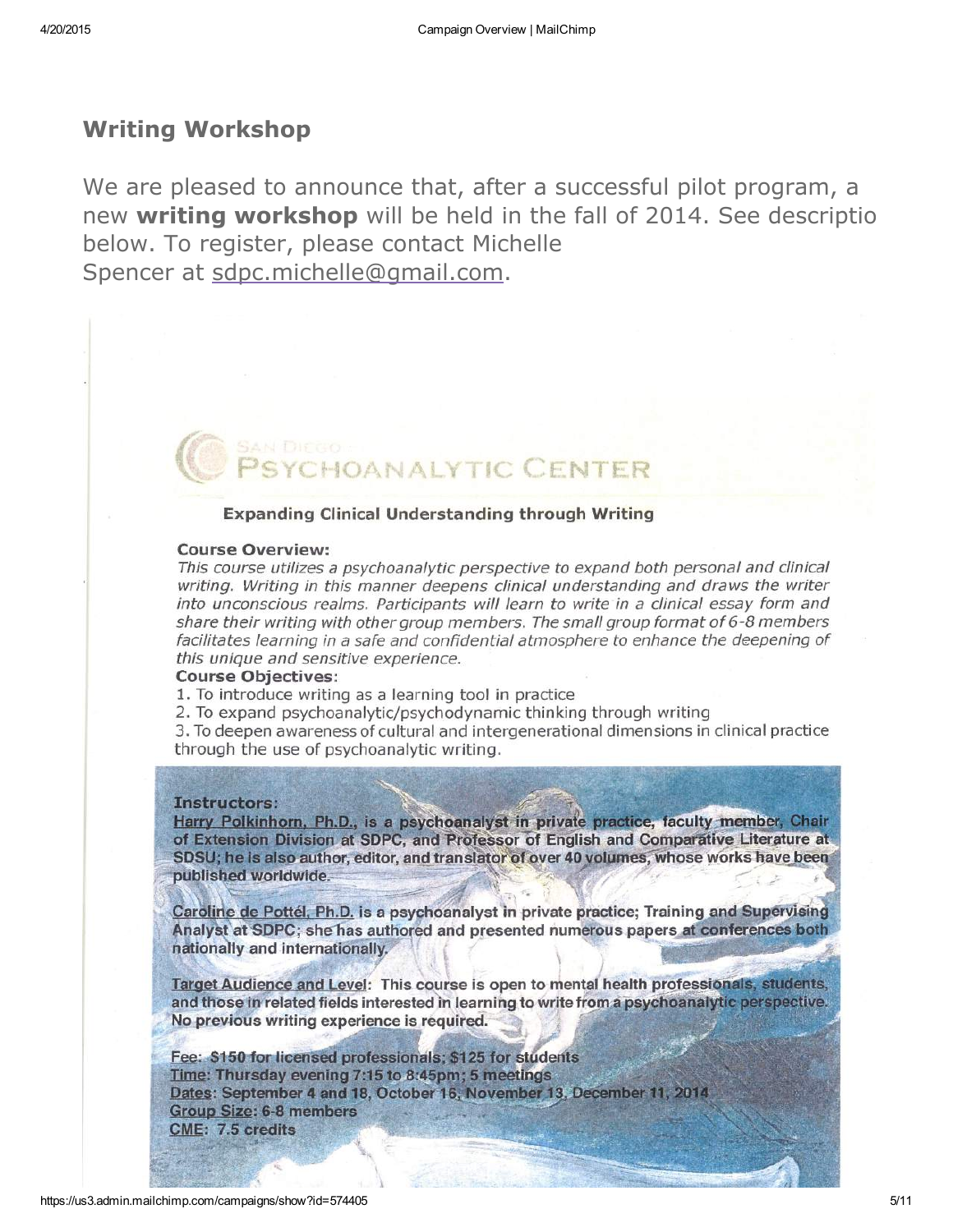4455 Morena Boulevard, Suite 202, San Diego, California 92117 Telephone 858-454-3102 Facsimile 858-454-0075 Email: sdpc.michelle@gmail.com Website: www.sdpc.org

# The San Diego Psychoanalytic Center

is dedicated to promoting the relevance and vitality of psychotherapy and psychoanalysis

Advanced Training Innovative, inspiring and individualized education

Continuing Education Educational events for mental health professionals and the public about psychoanalytic thinking and clinical applications in diverse settings

#### Mentoring

Fellowship for mental health trainees early-career therapists

Community Involvement Connections with mental health professionals, academic institutions, and professional societies

### Referral Service

Referrals for psychoanalysis and psychoanalytic psychotherapy for adults, adolescents and children in the San Diego area

Events and Celebrations Upcoming event: Spring celebration to honor new grads

Collegial Connections Community of supportive, experienced, and dedicated psychoanalytic therapists

Practice Promotion Support in building your therapy practice

## COMMUNITY EVENTS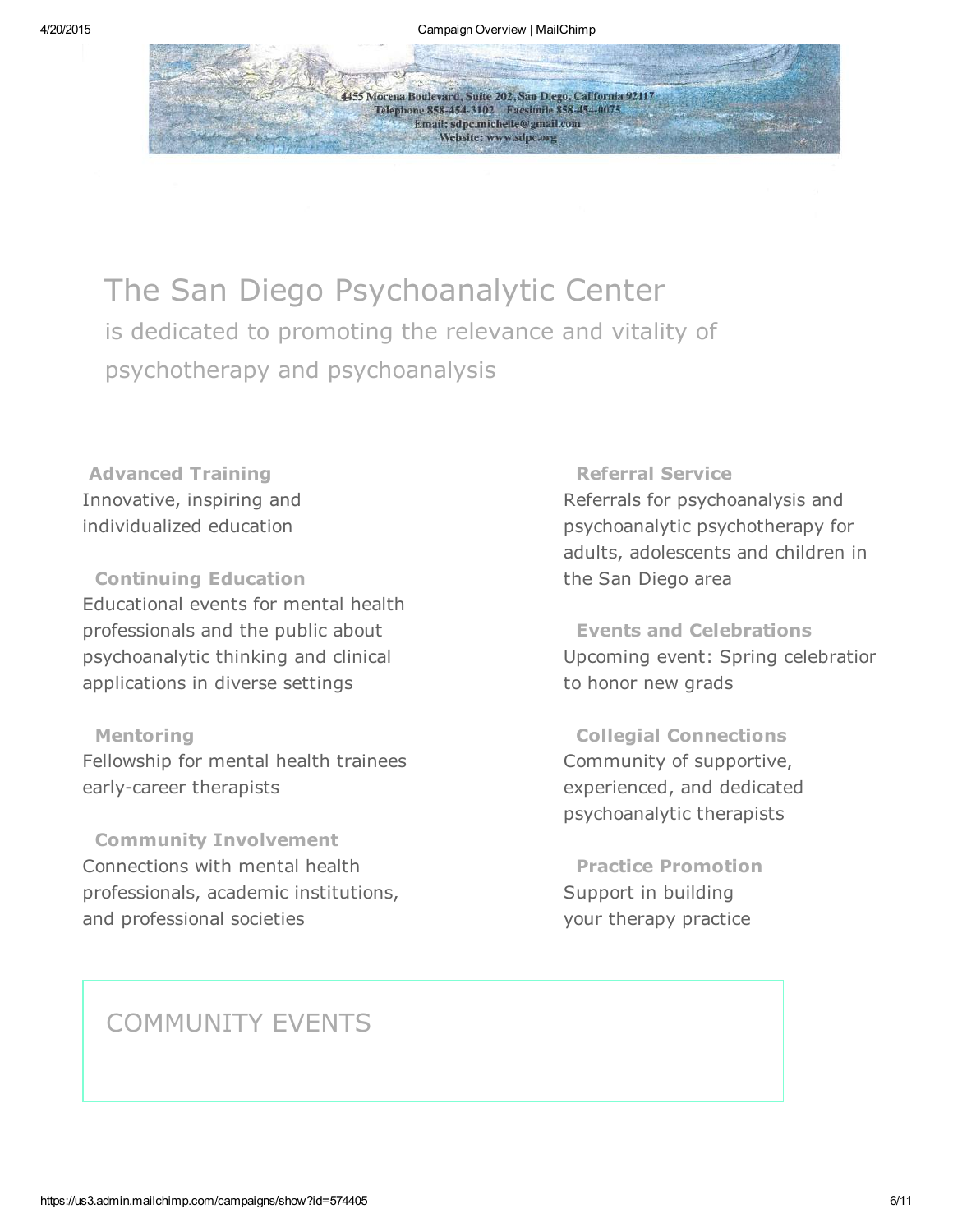#### 4/20/2015 Campaign Overview | MailChimp

The Western Regional Child Psychoanalytic Meeting will be held on Saturday October 25th and Sunday October 26th at the San Diego Psychoanalytic Center, 4455 Mornea Blvd., Suite 202, San Diego California 92117.

Please send proposed presentations to Roderick S. Hall, Ph.D., Director, Child and [Adolescent](mailto:rshallphd@gmail.com) Psychoanalytic Training Program at the offices of the San Diego Psychoanalytic Center below or by e-mail to rshallphd@gmail.com by July 31, 2014

More details on registration will be distributed soon. Please direct any questions to Dr. Hall.

# Introduction to Child Psychoanalysis An Online Course

Co-teachers: Susan Donner (Los Angles) and Rick Hall (San Diego) will be co-teaching an on-line class Day/Time: Tuesdays, 9:15am to 10:15am Pacific Time

This will be followed by a **Case Conference** from  $10:15$  am  $-11:15$  am. Leaders:First semester, Jill Miller (current president of the Association for Child Psychoanalysis). Second semester, Barry Richmond (Chicago)will be leading a child-case conference from a self-psychology perspective. On-line classes will begin Tuesday, September 2nd..

## SERVICES OFFERED BY SDPC MEMBERS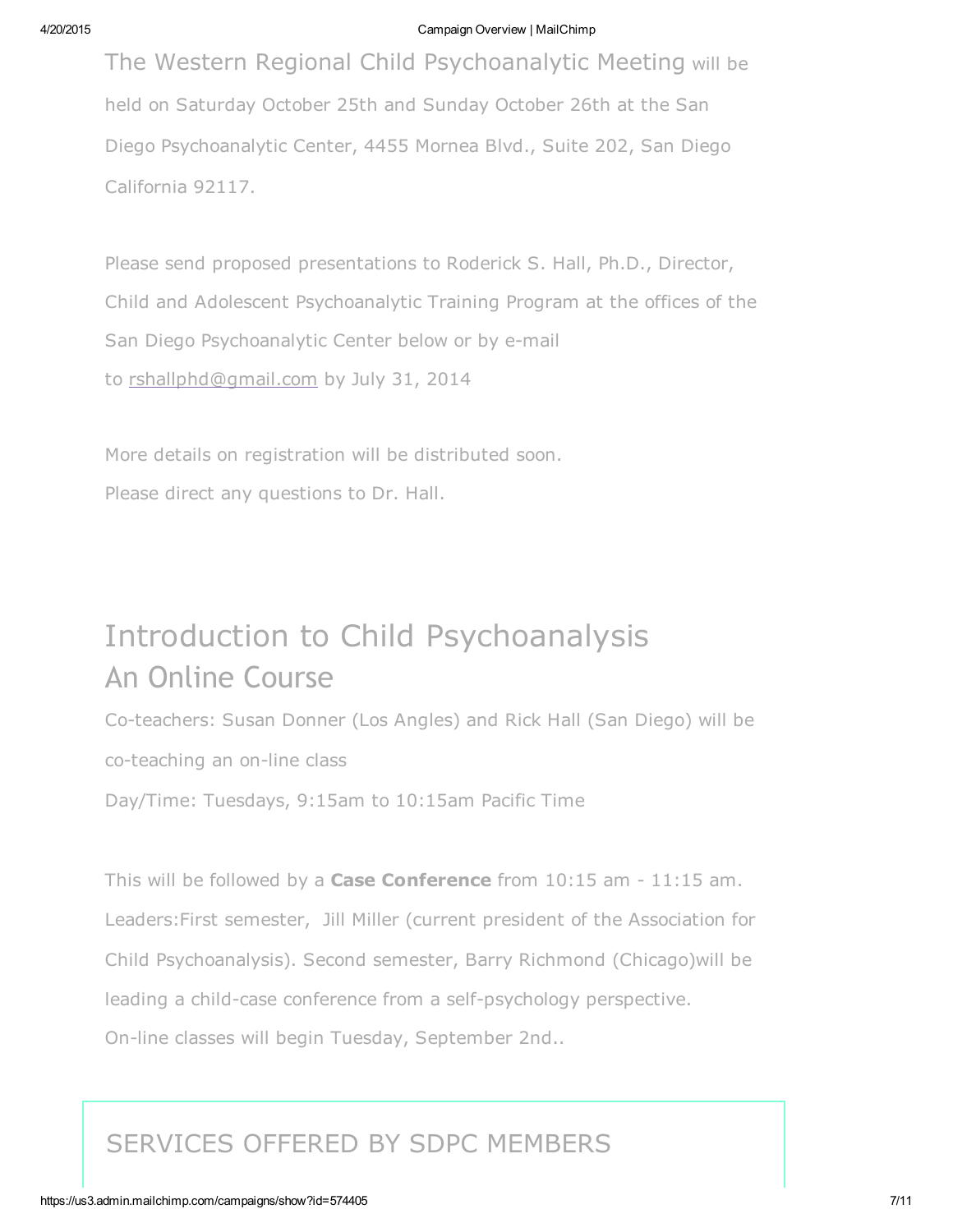## Parent Support Group

Expand your parenting skills in a supportive non-judgmental atmosphere

Learn Techniques & Exercises To:

- **•** Effectively deal with challenging behaviors of your child
- Communicate more effectively with your child
- Enhance your ability to understand your child's emotions and feelings
- Understand the importance of your own behaviors and feelings
- Understand the meaning behind your child's behavior
- Remain sensitive and responsive to your child
- Promote healthy overall development in your child
- Build a stronger more positive relationship with your child

Starting July 12<sup>th, 2014</sup> – August 29th, 2014, 8 week series, 10:00am - 11:30am

2870 4th Avenue, Ste. 101 (Hillcrest) COST: \$55 /week (Fee For Service Only)

Group Director: Deisy Cristina Boscán, Ph.D., Group Facilitator: Reeta Mehta M.S.

"The group facilitators aim to provide insight, strategies, and empowerment to parents in understanding their child's behavioral challenges. Using an interactive style of facilitation, parents are able to effectively connect with each other, and share their personal experiences and tools. Each week, facilitators utilize parents' unique scenarios to develop role-plays, and provide educational material to help them enhance their parent-child relationship" –Reeta Mehta M.S.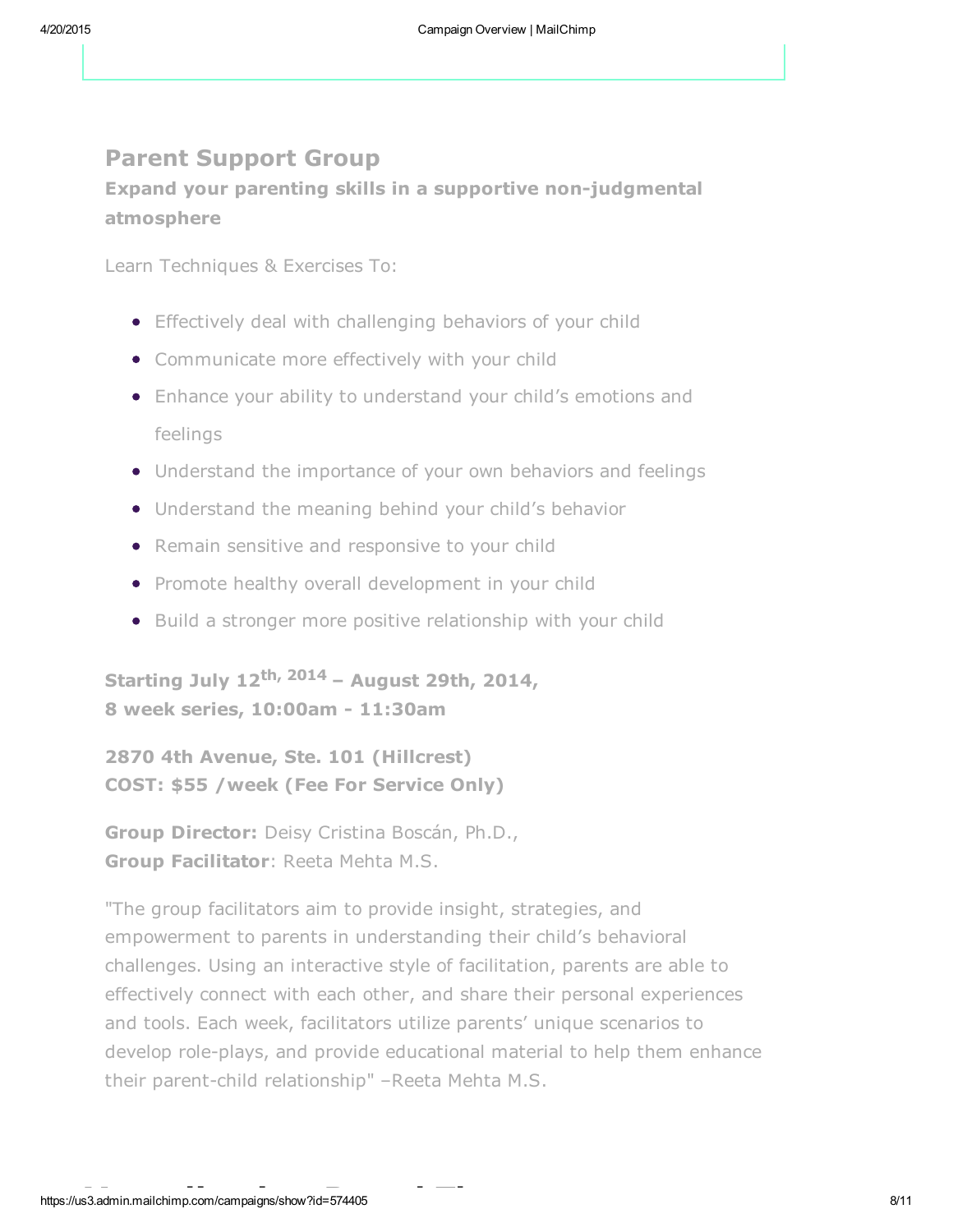# **Mentalization-Based Therapy** Introductory Group

Tuesdays 4:00-5:00pm

Mentalization-Based Therapy (MBT) is an evidence-based treatment developed by Peter Fonagy, PhD and Anthony Bateman MA, FRC Psych, for people suffering from Borderline Personality Disorder. The term mentalization refers to the ability to think and feel at the same time, about what takes place in oneself, in others, and between people. When we are able to mentalize, we are able to "walk in someone else's shoes" and explore possibilities in hopes of better understanding misunderstandings. The capacity for mentalizing is often compromised in certain interpersonal contexts for people with borderline personality traits. Group objectives are to provide a foundational knowledge of mentalization and to help promote a mentalizing stance in group members. There will be an opportunity to join an ongoing MBT group upon completion of the 12 weeks.

Group topics include:

- $\Box$  What is mentalization
- $\Box$  What does it mean to have problems with mentalizing
- $\Box$  How do we regulate and mentalize emotions
- $\Box$  What is the significance of attachment and mentalization
- $\Box$  What is borderline personality in terms of mentalization

A referral is needed from a therapist or a psychiatrist Please call 619-543-7946 for further information.

Group facilitators Roseann Larson, LCSW and Ami Roeschlein, LMFT have received advanced training in MBT by Peter Fonagy and Anthony Bateman.

For more information call: UC San Diego Psychiatric Associates at (619) 543-7946 140 Arbor Drive, San Diego, CA 92103

## OFFICE SPACE FOR RENT

## Advertise Here!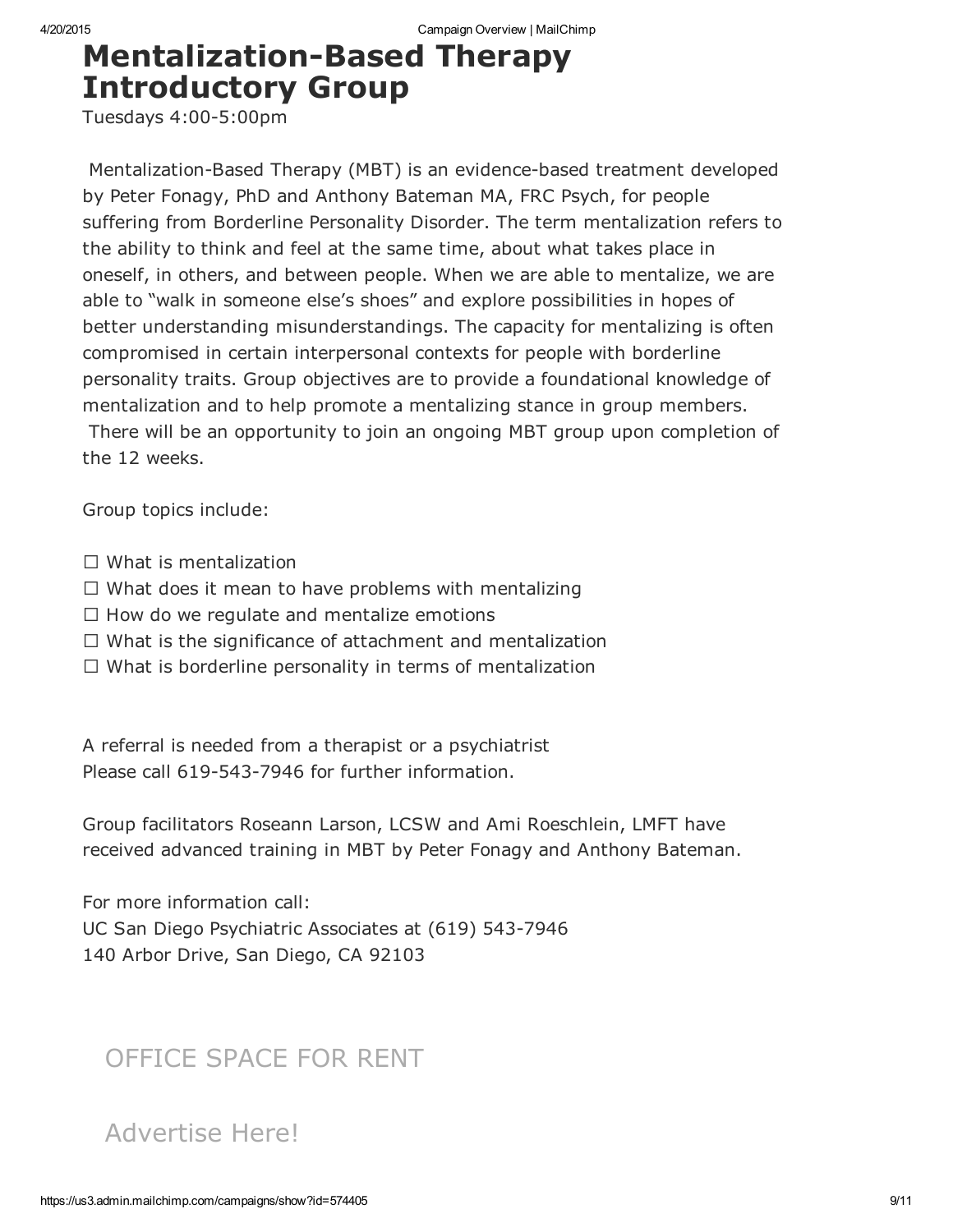REMINDER: Please send all future announcements/event advertisements to Ms. Michelle Spencer at: sdpc.michelle@gmail.com. They will be included in the next volume of the SDPC Weekly Newsletter.

Submit Your [Announc](http://www.sdpsychoanalyticcenter.org/)ements

Visit Our [Website](http://www.sdpsychoanalyticcenter.org/donate-now)

Show Your Support & [Don](http://us3.forward-to-friend1.com/forward?u=e579b5babe4b487bafecbf868&id=5e1d8523e4&e=[UNIQID])ate





Forward to Friend

# San Diego Psychoanalytic Center

4455 Morena Boulevard • Suite 202 • San Diego, CA 92117 Ph: 858-454-3102 Fax: 858-454-0075

Established in 1973 as a non-profit 501c3, the San Diego Psychoanalytic Center provides advanced mental health training in psychoanalysis and psychoanalytic psychotherapy; mentoring; community education; and public service to San Diego County.

Accredited by the American Psychoanalytic Association. Member of the American Psychoanalytic Association, the International Psychoanalytic Association, and FIPAS, the [organization](http://sdpsychoanalytic.us3.list-manage2.com/unsubscribe?u=e579b5babe4b487bafecbf868&id=3cb469b61c&e=[UNIQID]&c=5e1d8523e4) of Southern California [Psychoanalytic](http://sdpsychoanalytic.us3.list-manage1.com/profile?u=e579b5babe4b487bafecbf868&id=3cb469b61c&e=[UNIQID]) Institutes and Societies. © 2014 San Diego Psychoanalytic Center. All rights reserved.

unsubscribe from this list update subscription preferences